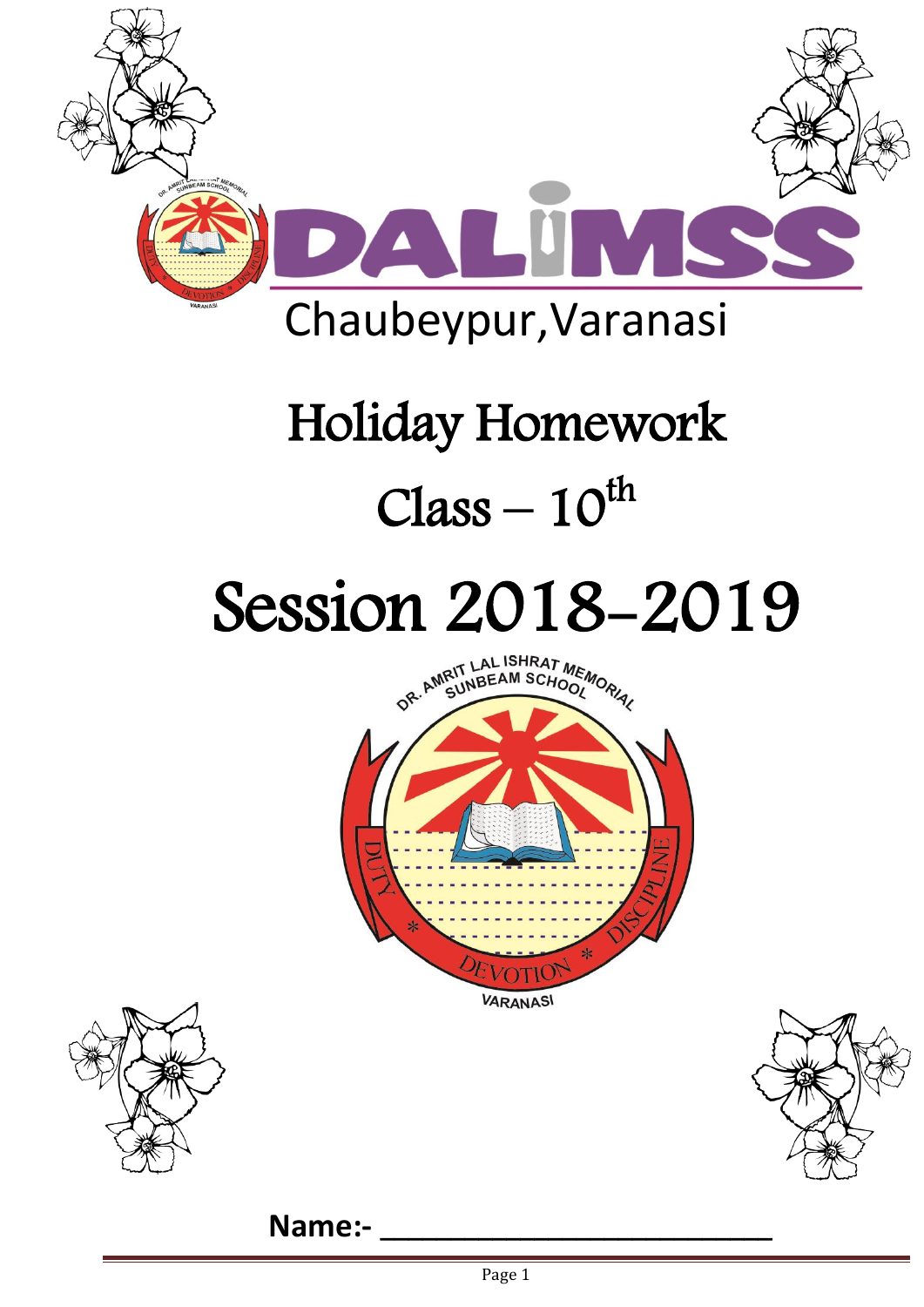### **English**

- **1.**Answer the following questions in 80-100 words.
	- **a.**As the narrator, write an article on the lesson of love, faith and trust that you have learnt from The two young boys of Verona.
	- **b.**What prediction does Antony make regarding the future events in Rome?
	- **c.** What does Calpurnia dream about Caesar? How does Decius Brutus interpret the dream?
- **2.**A discussion was organised in your school on the topic- "The Problem of Brain-Drain". Write an article on the topic in 100-120 words.

# **Social science**

- **1.** Geography Chapter 1. (Learn all questions/ answers)
- **2.** Political Science :- Chapter 1. (Learn all questions/ answers)
- **3.** History :- Chapter 1. (Learn all questions/ answers)

#### **Maths**

#### **Trigonometric Ratio**

- **1.** Learn all basic formula and solve exercise I of (R .S Agrawal)
- **2.** Learn table for T-ratio of  $0^{\circ}$ . 30 $^0$  45 $^{\circ}$  60 $^0$  90 $^0$ ,and solve exercise II of (R.S Agrawal)
- **3.** Learn complementary angle and solve exercise III of (R S Agrawal)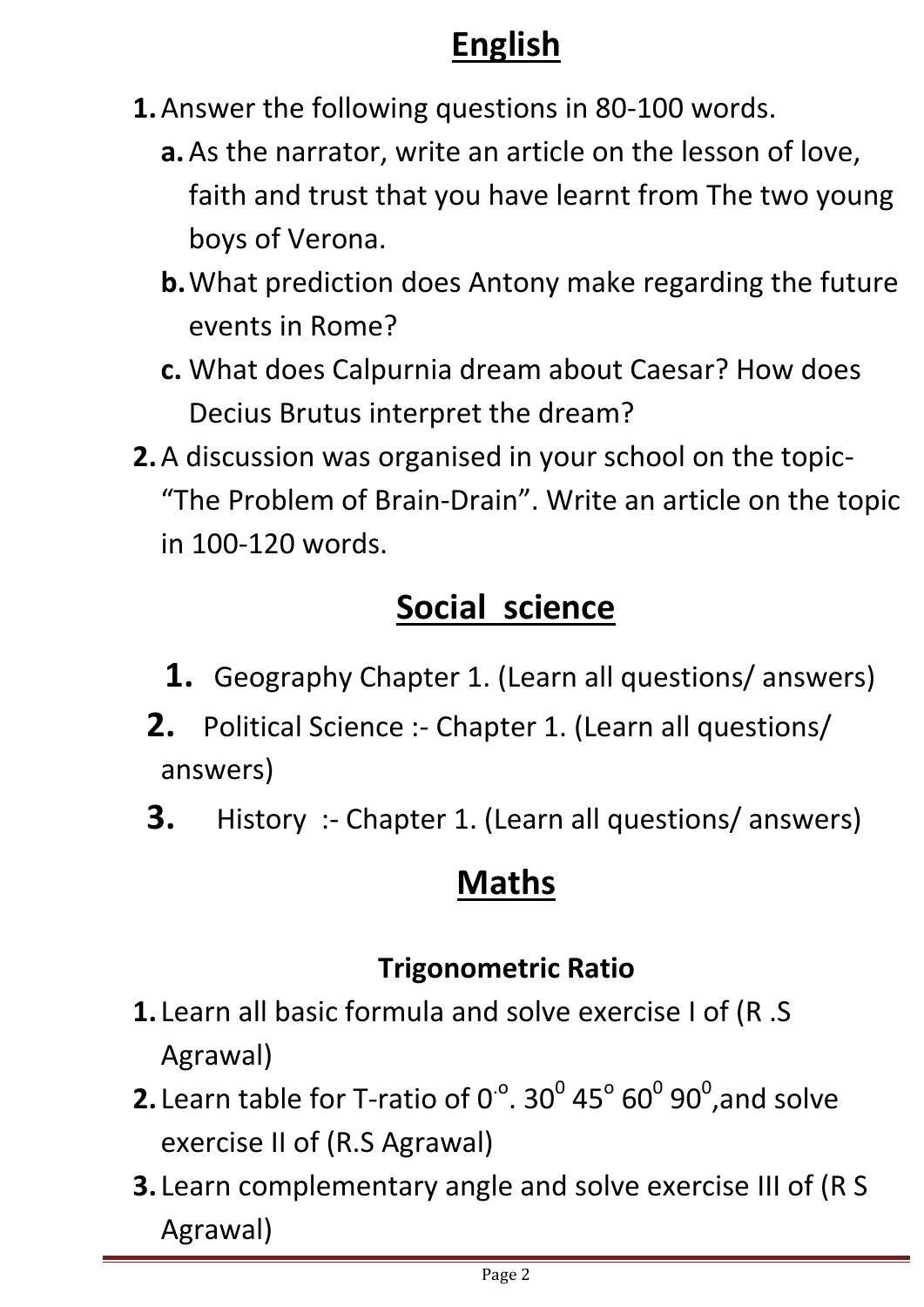#### **Hindi**

- 1-cM+s HkkbZ lkgc ds vk/kkj ij eqa'kh izsepanz us fdl vksj b"kkjk fd;k gS o.kZu dhft,A
- 2-dchj nkl dk fp= cukdj muds ikjp nksgksa dks fyf[k, rFkk mldk o.kZu dhft,A
- 3-lekl dk foLr`r o.kZu dhft,A
- 4-LoPNrk vfHk;ku ij 200 'kCnksa esa fuca/k fyf[k,A

# **Physics**

- **1.** What do you mean by Electric charge? Write its properties.
- **2.** Define the term 1 volt.
- **3.** What is meant by potential difference between two points.
- **4.** How is ammeter connected in the circuit to measure electric current?
- **5.** Name the instrument used to measure the electric potential difference.
- **6.** In given figure, find the least count of device and also find the reading of current of
	- a. Pointer on  $3^{rd}$  place after 2 scale.
	- b. Pointer on  $4^{th}$  place after 3 scale.
- **7.** Define Electric current and give its SI units.
- **8.** What do you mean by quantization of charge.
- **9.** Calculate the number of electrons consisting one coulomb of charge.
- **10.** Write mass and electric charge of
	- a. Electron b. Proton c. X-Particles